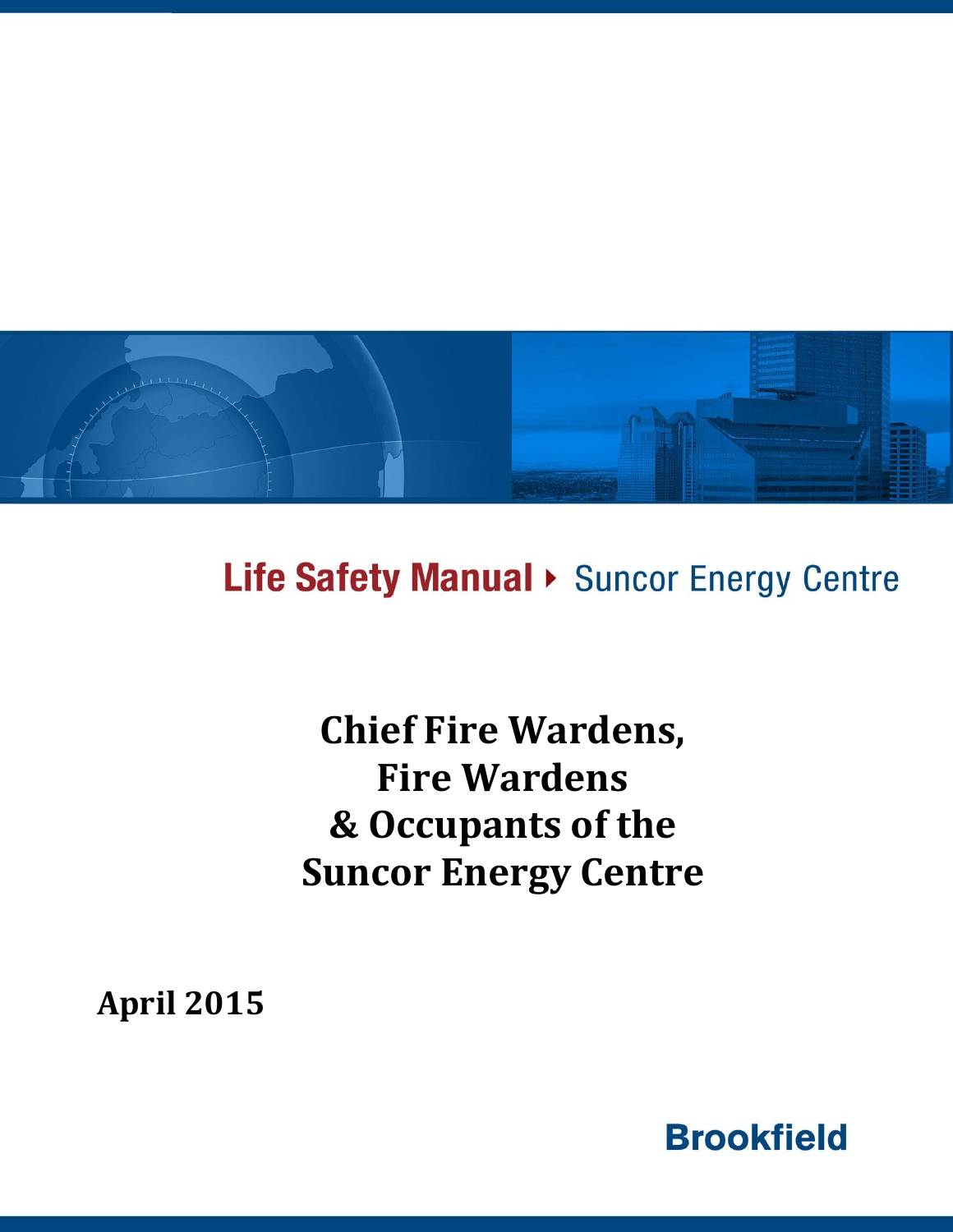

# **Table of Contents**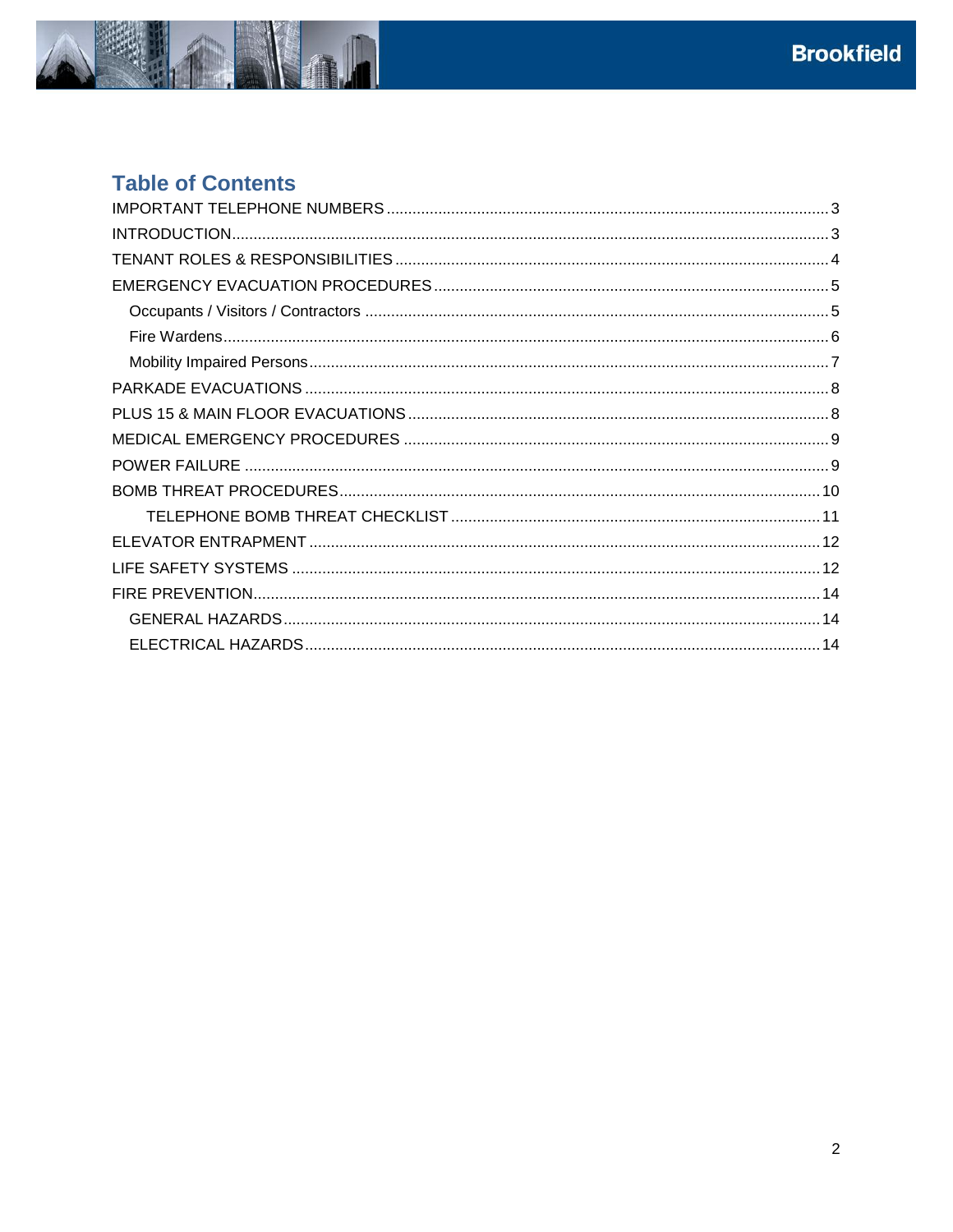

### <span id="page-2-0"></span>**IMPORTANT TELEPHONE NUMBERS**

*Fire, Medical or other Life Threatening Emergencies*

911

*Security*

(403) 444-2888

*Service Centre Number – (Water – Electrical Failure – Building Hazard Incidents)*

310-SERV (7378)

*Property Management Office*

<span id="page-2-1"></span>(403) 266-8922

### **INTRODUCTION**

Brookfield Properties places a priority on the safety of their tenants, visitors, contractors, etc. Brookfield provides this manual to occupants to use in the creation of their own plans. These are the minimum requirements for a safe evacuation from the building. Occupants are required to plan for evacuations of their own space. Should you have any questions or concerns with respect to this manual, please contact the Manager, Security & Life Safety at **403- 266.8922**.

As a required safety precaution, each floor shall have a minimum of six Fire Wardens. A minimum of two to three Fire Wardens should be appointed from each tenant on a multi-tenanted floor. All wardens are to be appointed by their respective companies. Regular meetings should be scheduled to maintain your evacuation plan. Brookfield Management will conduct a drill once per year. Additionally training on the plan can be provided by the Manager, Security & Life Safety throughout the year as requested. At least once per year training must be completed with your Fire wardens.

#### **Do not let an emergency be the first time that you learn about safety features and the evacuation procedures.**

Studies have shown that total evacuation is not practical or generally necessary in high rise buildings. Buildings of 120 feet (39.3 meters) in height use a system of staged evacuation. This means that only the occupants of the floor involved in an emergency situation, the floor above and the floor below are evacuated immediately. If a full building evacuation becomes necessary, then the remainder of the building would be evacuated as quickly as conditions warrant or as the Calgary Fire Department deem necessary. This will be accomplished by the use of the voice communication system wherein instructions will be given as necessary. It must be stressed that upon arrival the Calgary Fire Department is in command of the situation until they are off site.

Total building evacuations are necessary only in the case of serious building emergencies.

As Occupants, familiarize yourself with the following:

- location of the nearest fire alarm pull stations;
- alarm signal tones;
- evacuation procedures;
- emergency exits;
- fire extinguisher locations; and
- all of your floor fire wardens.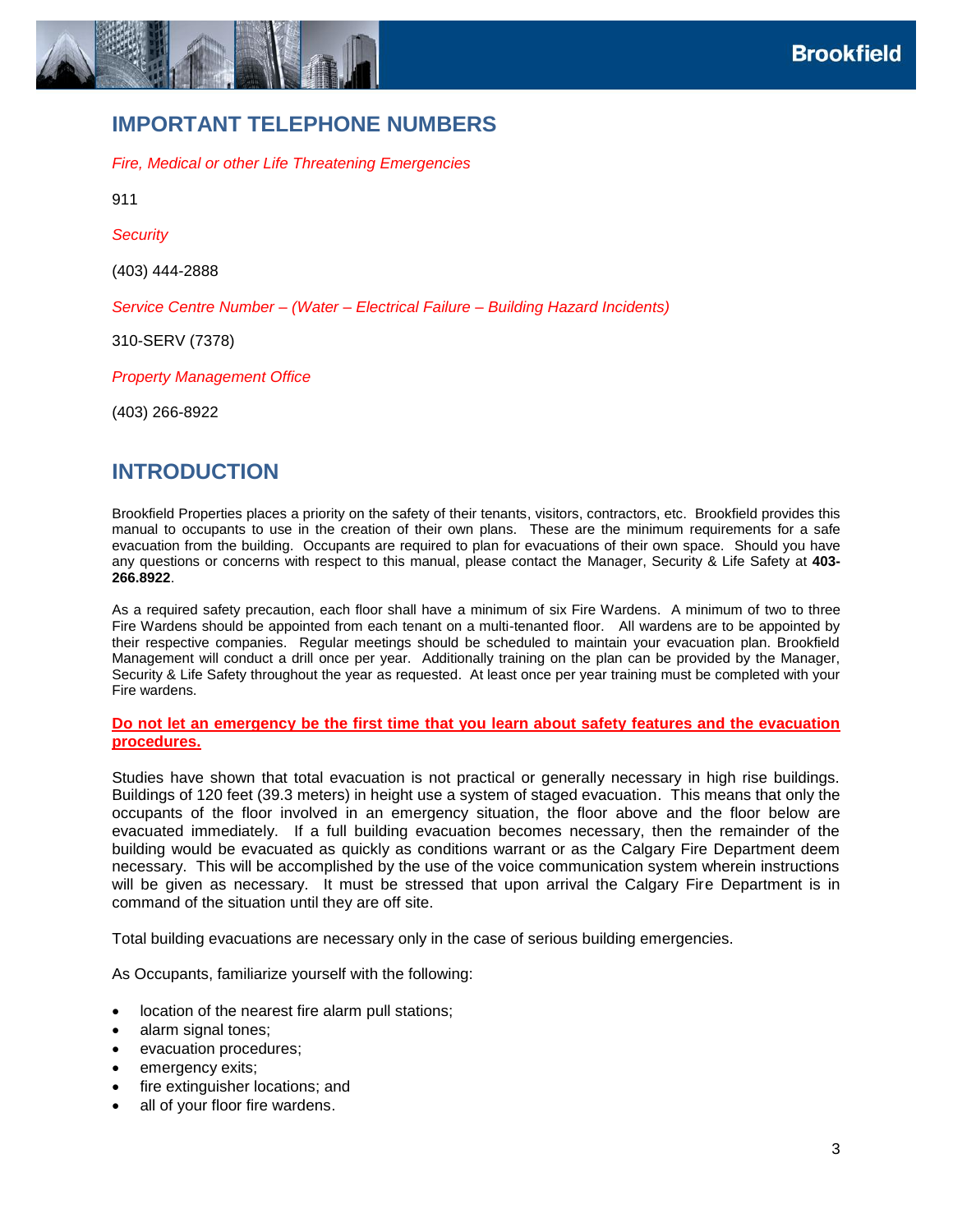

# <span id="page-3-0"></span>**TENANT ROLES & RESPONSIBILITIES**

- Maintain a company life safety and evacuation plan.
- Meet with all the Fire Wardens on your floor(s) a minimum of once every three months to review your evacuation plan.
- Make certain that you always have enough fire wardens and alternates assigned to your floor. A ratio of 1 fire warden per 15 people is recommended. If this means there will be less than two (2) fire wardens for an office, then ensure that these people have trained alternates in place. Maintain accurate records of the fire wardens and their alternates.
- Consider having a specific quadrant assigned to each fire warden and alternate.
- Maintain a current list of people who are mobility impaired or need extra assistance in evacuation.
- In advance ensure you recruit enough buddies to aid those people requiring extra assistance should an evacuation be needed. These people will remain with the mobility impaired persons throughout the evacuation and assist them should they be required to take the stairs.
- Keep areas surrounding fire alarm stations, fire extinguishers and stairwell doors free of obstructions. Ensure evacuation routes are not blocked.
- Twice per year walk through the evacuation process with your staff. This can include leaving your office and going down the stairwells to the building exit points. This will help occupants understand their role in an evacuation and assist fire wardens in getting people out safely. This should be a planned event. Please notify Brookfield when this activity will take place and we will have staff on hand to assist you with answering questions that may arise.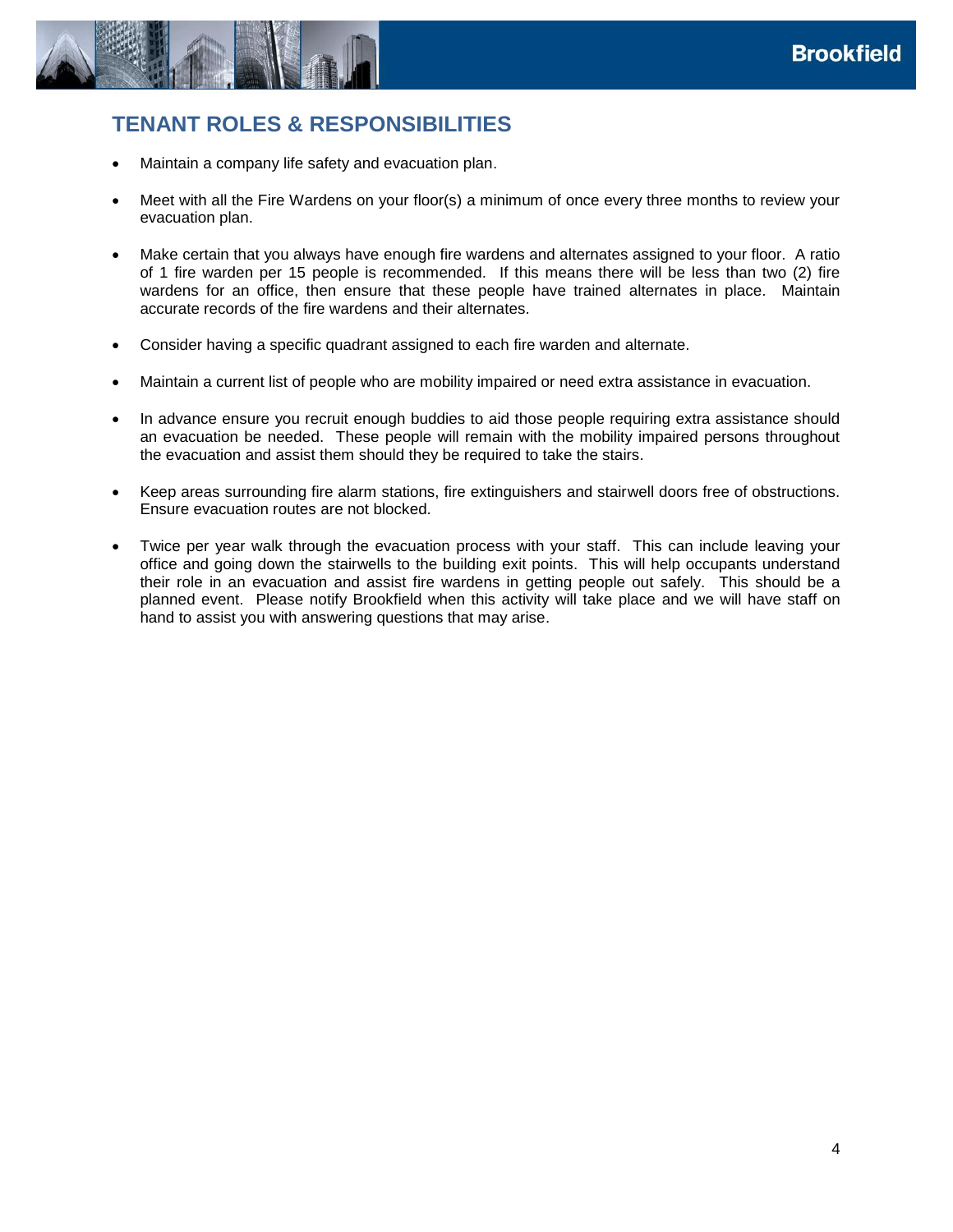

# <span id="page-4-0"></span>**EMERGENCY EVACUATION PROCEDURES**

# <span id="page-4-1"></span>**Occupants / Visitors / Contractors**

#### FAST OR EVACUATION STAGE – 120 beats per minute

- 1. If on your home floor, collect your coat and keys as you may not be able to return to your floor.
- 2. Evacuate the floor, via the nearest exit stairwell and proceed to the nearest cross over floor not in evacuation alarm. If a cross over floor is in evacuation mode, (120 beats per minute), there is a "floor in evacuation, do not enter" sign that will flash at the cross over floor informing evacuees not to enter the cross over floor. If the nearest cross over floor is in evacuation continue down to next cross over or continue going down and out of the building to the off-site evacuation area.

CROSS OVER FLOORS:

| Cross over floors - East Tower: | 3, 7, 12, 17, 21, 26 and 30                         |
|---------------------------------|-----------------------------------------------------|
| Cross over floors - West Tower: | 3, 7, 12, 17, 21, 26, 29, 33, 38, 42, 45, 49 and 53 |

DESIGNATED OFF-SITE EVACUATION AREAS:

| West Tower:             | Bow Valley Square - 205 - 5 <sup>th</sup> Avenue SW<br>West Side of 1 <sup>st</sup> street |
|-------------------------|--------------------------------------------------------------------------------------------|
| Designated Location(s): | Main floor or Plus 15 Levels                                                               |
| East Tower:             | Sun Life Plaza - 140 - 4 <sup>th</sup> Ave SW<br>North side of 4 <sup>th</sup> Avenue SW   |
| Designated Location(s): | Main Floor or Plus 15 Levels                                                               |

- 3. Use the stairwell and not the elevators. If you encounter smoke use the alternate stairway (cross over floor). If both stairwells contain smoke remain on the floor and call 911 & building management to advise them of the situation. The Fire Department will then make rescuing you a priority.
- 4. Evacuate without excessive noise to enable announcements to be heard. Stay on the inside railing of the stairwell in single file. Allow other floors to merge into the stairwell.
- 5. Bottlenecking occurs on the lower levels, watch for signage and markings for the exit.
- 6. Do not return to your floor until the all clear announcement is heard. Even if the alarm tones are silenced. This does not always mean that the alarm has ended.
- 7. If you are evacuating to the ground floor, walk directly to your designated off site evacuation area once exiting the stairwell.
- 8. Upon leaving the building, do not stop in the plaza area as the Calgary Fire Department and other emergency vehicles may need access. Also doing so may back up the traffic coming down the stairwell after you.

#### SLOW OR ALERT STAGE – 20 beats per minute

- 1. Prepare for evacuation, remain calm.
- 2. Follow instructions of the Fire Wardens.
- 3. Listen to announcements.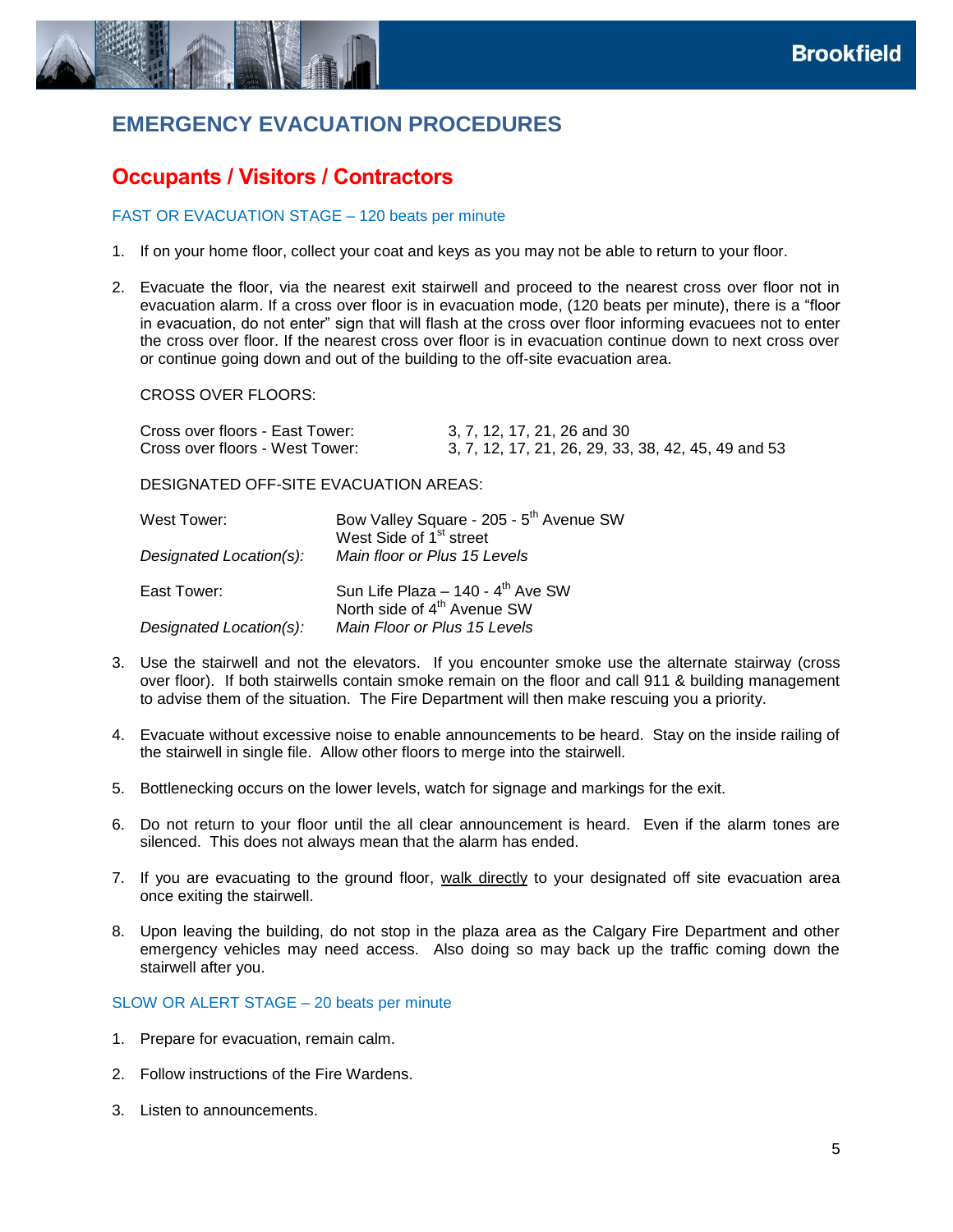

### <span id="page-5-0"></span>**Fire Wardens**

### FAST OR EVACUATION STAGE: (120 beats per minute)

- 1. Put on the red fire warden cap for identification.
- 2. Meet in the passenger elevator lobby to assign responsibilities and determine who is available.
- 3. Assign person(s) to aid those requiring assistance (Mobility Impaired) in evacuation.
- 4. Ensure exits are unobstructed and that there is no smoke in stairwells.
- 5. Follow instructions of voice communication system and the Fire Department. One warden to remain in the passenger elevator lobby for reporting purposes and to act as the Chief Warden.
- 6. Wardens should direct occupants to the exit stairwells with instruction to proceed to the nearest lower cross over floor not in evacuation alarm. Note: The evacuation may entail exiting the complex and moving to the designated off-site evacuation area.
	- a. Occupants should grab their coats and keys (if available) prior to leaving the floor just in case you are unable to return to the floor.
	- b. Any occupant carrying a liquid must leave it on the floor to prevent spilling thereby causing a slip & fall hazard in the stairwell.
	- c. It is recommended that persons who are found texting or using cell phones put these away to ensure evacuees are focusing on the stairs as they are evacuating.
	- d. Wardens are to supervise the merging of tenants accessing the staircase with those already inside it and ensuring evacuees are moving quietly down the inside railing of the staircase.
	- e. When arriving at the Cross Over Floor remain in the lobby area and do not enter other tenant space. Should the lobby area fill up, occupants who have not yet arrived on the floor should continue down to another Cross Over Floor not in alarm.
- 7. Check all areas (i.e. washrooms, storage areas, offices, mailrooms, conference rooms, etc.). This is to ensure individuals are not inadvertently left behind. If someone refuses to evacuate, make a note of their location and advise the Lobby Fire Warden. They will advise building staff of this fact when checking in (see Step 10).
- 8. Wardens should close all doors after checking each area to prevent the spread of fire and confirm that all areas have been checked.
- 9. Report to Lobby Fire Warden that your area is "all clear" and if anyone refused to leave the floor.
- 10. The Lobby Fire Warden will report in using the intercom station located in the freight elevator lobby. They need to report that your floor is "All Clear", the number of mobility impaired to be evacuated and if anyone refused to leave the floor.
- 11. The Lobby Fire Warden should be the last person to leave the floor. They may also choose to remain and assist the Mobility Impaired staff.
- 12. Report any violation of procedures or issues that are critical to the fire alarm situation for immediate investigation and corrective action to Brookfield. For non-critical issues please do so upon completion of the evacuation.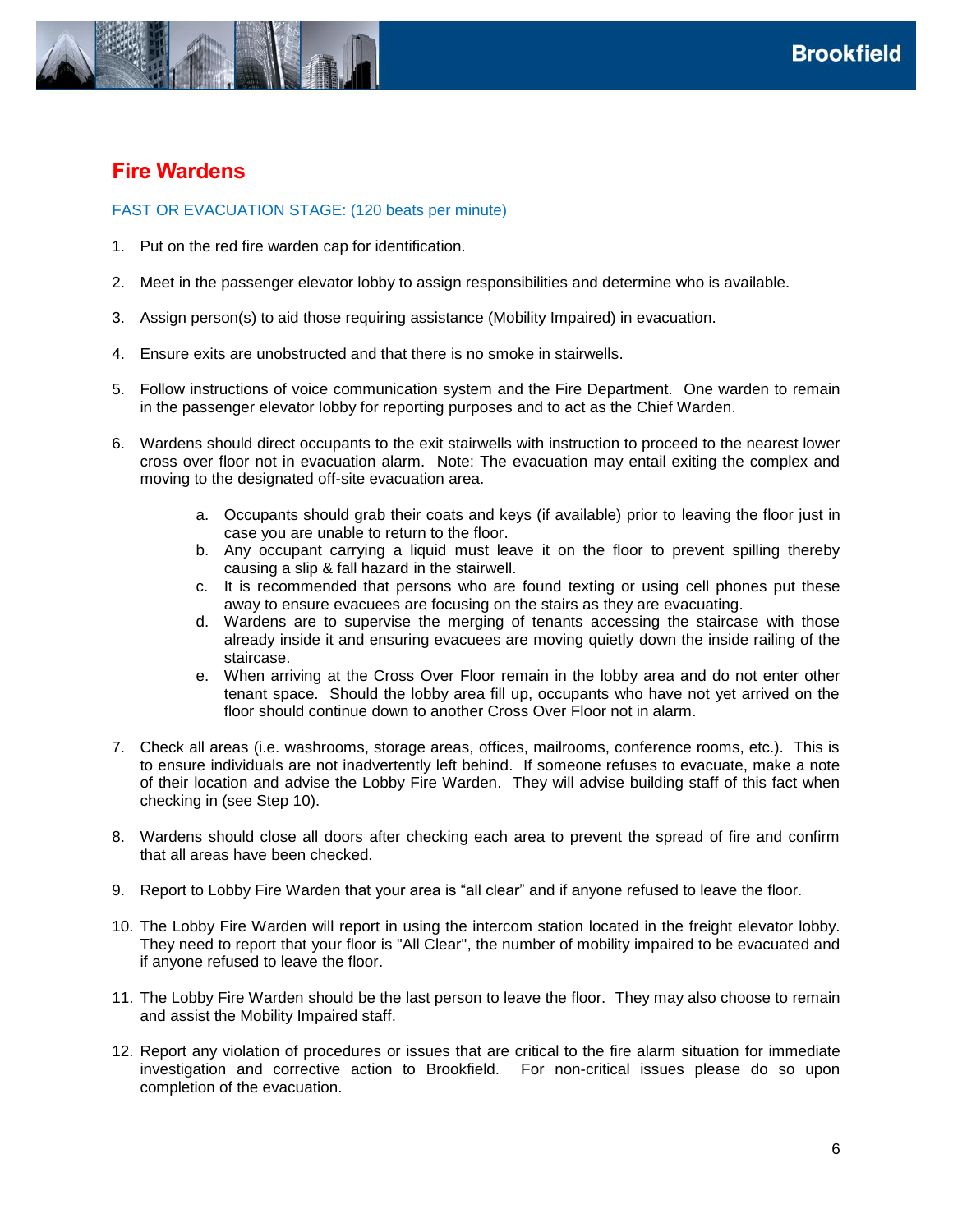

#### SLOW OR ALERT STAGE: (20 beats per minute)

Occupants are not required to evacuate these floors at this time. Be prepared to evacuate these floors should the conditions change or you are instructed to do so.

- 1. Put on the red fire warden cap for identification.
- 2. Meet in the passenger elevator lobby to assign responsibilities and determine who is available.
- 3. Assign person(s) to aid those requiring assistance (Mobility Impaired) in evacuation.
- 4. Ensure exits are unobstructed and that there is no smoke in stairwells.
- 5. Follow instructions of voice communication system and the Fire Department. Be prepared to evacuate should you be required to do so.

### <span id="page-6-0"></span>**Mobility Impaired Persons**

**It is the responsibility of anyone wishing or requiring assistance to identify themselves to their Manager or Fire Warden.** 

A mobility-impaired person is anyone who requires assistance down the stairwells including, but not limited to, heart condition, broken limbs, sports injury or pregnancy, etc. This may be of a permanent or temporary nature.

A "Buddy" is someone who is capable of assisting the Mobility Impaired Person should an evacuation be needed where an elevator rescue is not available or the need is immediate. A Buddy should be someone capable of providing this service up to and including carrying the person down the stairs in the most extreme circumstances.

#### **Roles and Responsibilities**

#### FAST OR EVACUATION STAGE – 120 beats per minute

- 1. Present yourself to the freight elevator lobby.
- 2. The Lobby Fire Warden will advise via the intercom station in the freight elevator lobby the number of mobility impaired persons that require evacuation.
- 3. Only Mobility Impaired persons in immediate danger will be evacuated by The Calgary Fire Department.
- 4. If you are not in immediate danger, you may not be evacuated. Be prepared to wait for an extended period.
- 5. Listen for announcements and updates via the intercom system.
- 6. Should you require assistance please use the intercom to call building staff. Wait for a response. During a full building evacuation it may take several minutes to answer your call due to the number of persons calling in.
- 7. If the freight elevator lobby is or becomes unsafe, the mobility impaired person and buddies must move to the closest exit stairwell. Advise building management or the fire department of the change in status by either calling in to advise of the relocation or when more than one buddy is available sending one down to the next lowest crossover floor not in alarm.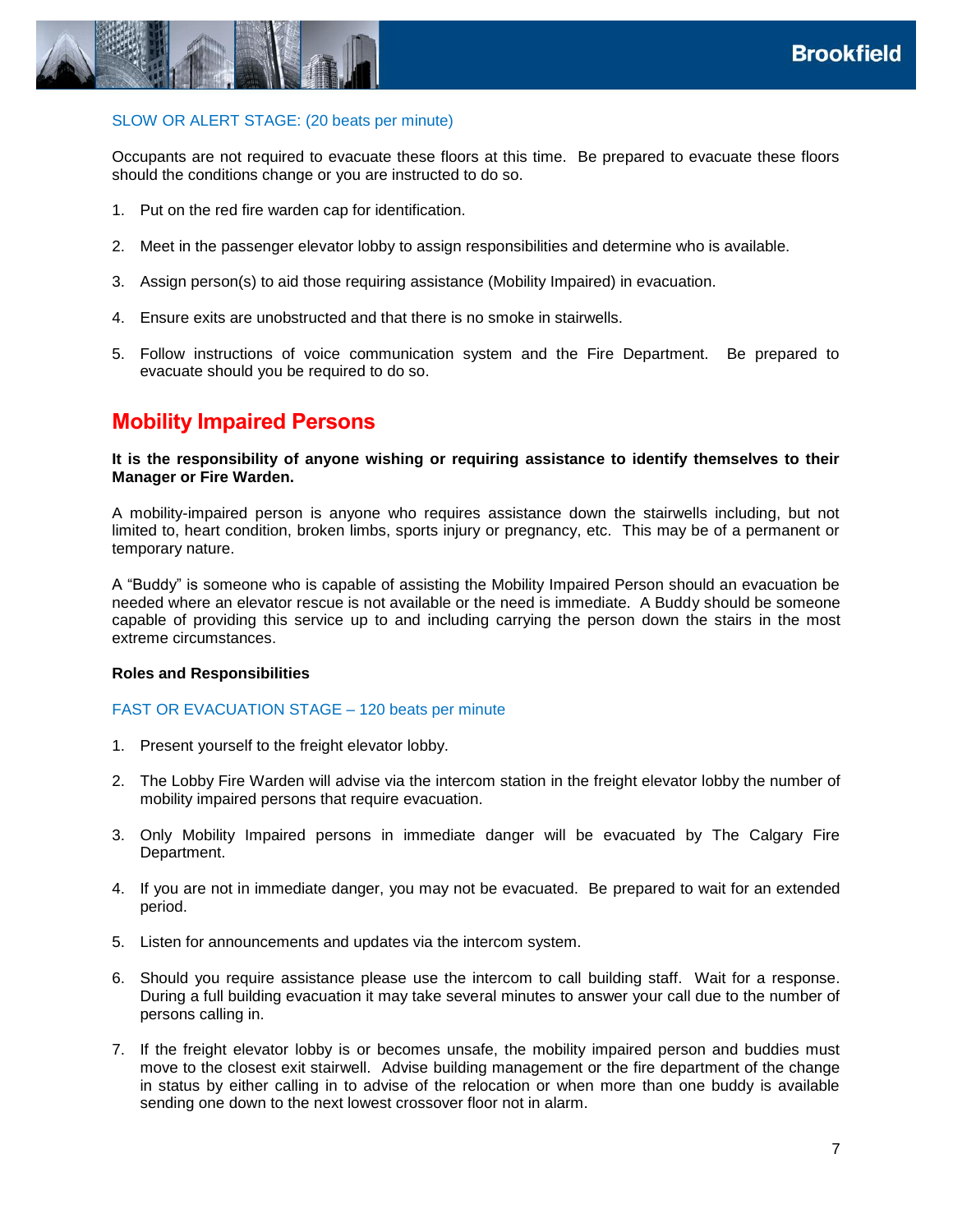

#### SLOW OR ALERT STAGE – 20 beats per minute

- 1. Prepare for evacuation, remain calm.
- 2. Follow instructions of the Fire Wardens.
- <span id="page-7-0"></span>3. Listen to announcements.

### **PARKADE EVACUATIONS**

If you are in the parkade when an evacuation alarm occurs, proceed to the nearest stairwell and evacuate out of the parkade. Proceed to your designated off site evacuation area. Under no circumstances should you attempt to rescue your vehicle.

## <span id="page-7-1"></span>**PLUS 15 & MAIN FLOOR EVACUATIONS**

If you are on the Plus 15 or Main floor when an evacuation alarm occurs on those levels, you will be evacuated out of the building. After evacuating out of the building please proceed to your off site evacuation area and remain with the other occupants from the building who have evacuated with you.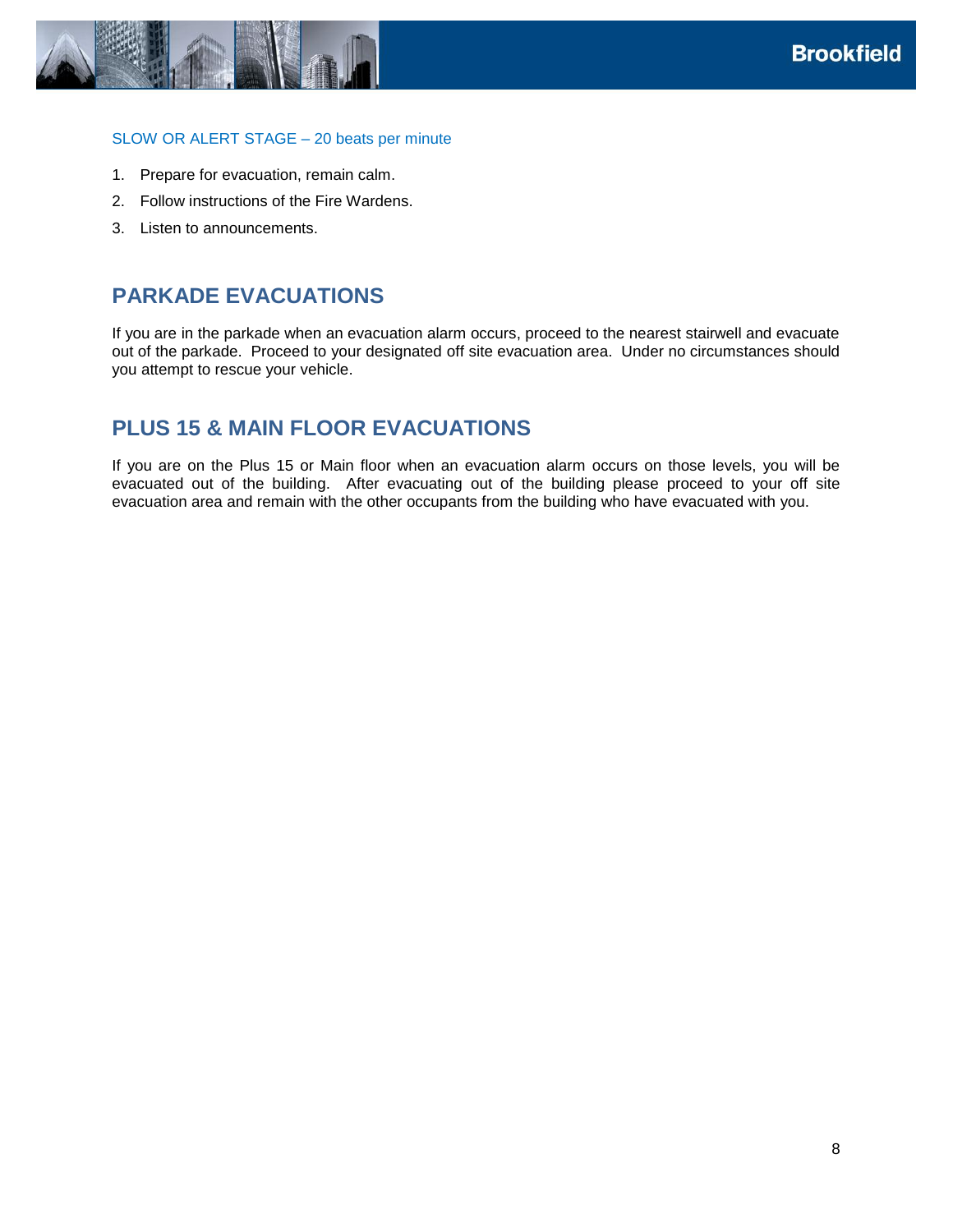

# <span id="page-8-0"></span>**MEDICAL EMERGENCY PROCEDURES**

If someone is injured or becomes critically ill, follow these procedures to ensure the fastest possible response:

Call 9-1-1 (If required dial for an outside line then 911 to reach emergency services)

- Be prepared to provide the following information regarding the person in distress:
	- sex;
	- apparent age;
	- $-$  the nature of the illness or injury;
	- conscious or unconscious and breathing or not breathing;
	- the specific location of the injured person is IMPORTANT (floor, tower and room number); and
	- company name.
- Do not leave the injured or ill person alone.
- Call the **BROOKFIELD SECURITY CONTROL CENTRE at (403) 444-2888.**

Security personnel will do the following once being advised of the emergency:

- If 911 have not been called they will do so.
- They will dispatch a guard with a First Responder Kit & AED (Automated External Defibrillator) to the location of the emergency.
- They will lock off a freight elevator for EMS to use upon arrival.
- They will wait for the ambulance outside the building.
- On arrival, they will escort the ambulance attendants directly to the injured or ill person.
- <span id="page-8-1"></span> If needed, security will escort the ambulance attendants and the injured or ill person back down the freight elevator and out of the building.

## **POWER FAILURE**

Suncor Energy Centre is equipped with a generator that in the event of a power failure will automatically supply electrical power to the life safety system. Power will be supplied to operate emergency elevators (one per bank), the fire pump, emergency lighting and the public address system.

You will be kept informed by way of the emergency address system of the extent and duration of the power outage as information becomes available from the City of Calgary.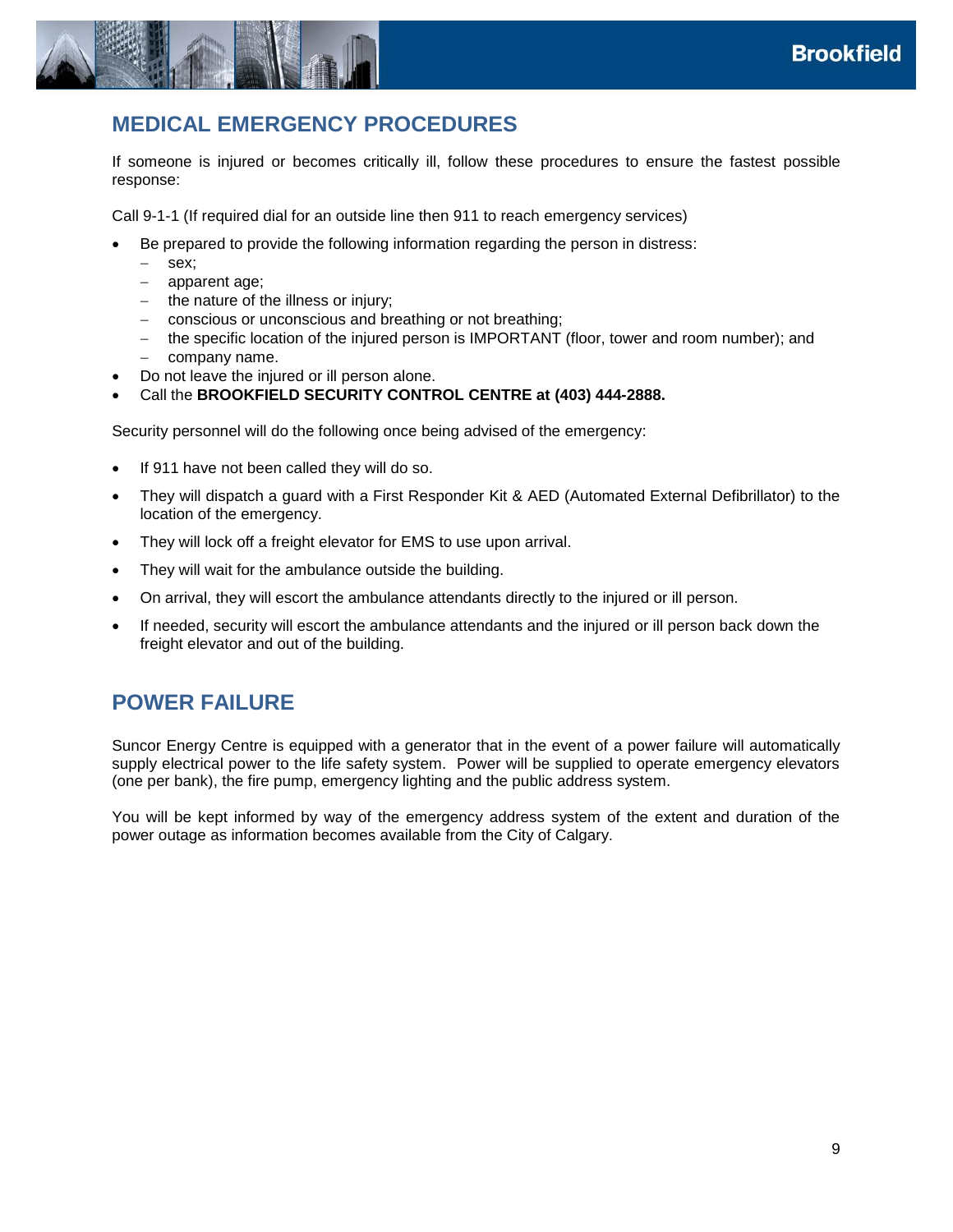

## <span id="page-9-0"></span>**BOMB THREAT PROCEDURES**

When a bomb threat is received:

- 1. Listen carefully and remain calm.
- 2. Do not interrupt the caller.
- 3. Attempt to keep the caller talking.
- 4. Obtain as much information as possible using the questions on the attached "Bomb Threat Checklist" form. Ask as many questions as possible on the checklist and take down the information.
- 5. Do not hang up or disconnect your telephone, even after the caller hangs up.
- 6. Contact your immediate supervisor.
- 7. Use another telephone line to:
	- Call **9-1-1** and report everything to the Police, or have someone do this for you.
	- Call **(403) 444-2888** to advise Brookfield Security**.**
- 8. Return to your desk. Wait for further instructions.
- 9. Remain calm and do not cause any panic by alarming anyone else. The Police, security, maintenance and management personnel will be dispatched to your area and they will decide what course of action is appropriate.
- 10. If evacuation is required, building staff will complete a search of the evacuation route before evacuation begins.
- 11. Occupants will be required to search their work areas for unusual items and report them in if found. Do Not touch or handle anything that is suspicious.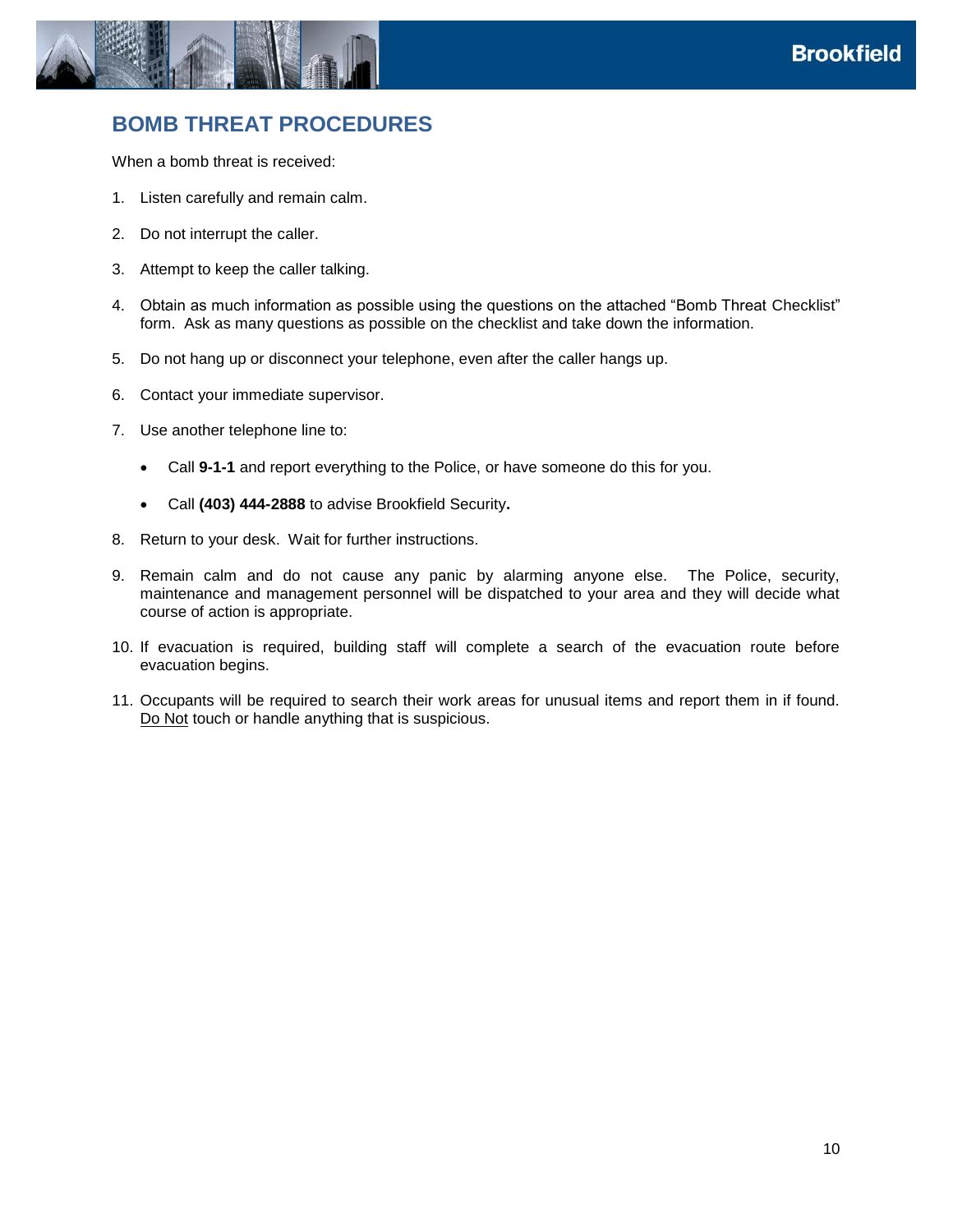

### <span id="page-10-0"></span>**TELEPHONE BOMB THREAT CHECKLIST**

|                                               | CALLER'S VOICE: |        |                 |        |                          |        | <b>BACKGROUND SOUNDS:</b> |        |                          |
|-----------------------------------------------|-----------------|--------|-----------------|--------|--------------------------|--------|---------------------------|--------|--------------------------|
| □                                             | Calm            | О      | Crying          | П      | Deep                     | ◻      | <b>Street Noises</b>      | $\Box$ | <b>Factory Machinery</b> |
| О                                             | Angry           | $\Box$ | Normal          | $\Box$ | Ragged                   | □      | Children                  | $\Box$ | <b>Animal Noises</b>     |
| Π                                             | Excited         | Π      | <b>Distinct</b> | П      | Clearing<br>Throat       | ◻      | Voices                    | Π      | Clear                    |
|                                               | Slow            | П      | Slurred         | $\Box$ | Deep<br><b>Breathing</b> | □      | PA System                 | П      | <b>Static</b>            |
| О                                             | Rapid           | П      | Nasal           | $\Box$ | <b>Cracking Voice</b>    | $\Box$ | Music                     | П      | Local                    |
| $\Box$                                        | Soft            | Π      | Stutter         | $\Box$ | <b>Disquised</b>         | Π      | <b>Household Noises</b>   | □      | Long Distance            |
| $\Box$                                        | Loud            | Ω      | Lisp            | $\Box$ | Accent                   | Ω      | <b>Motors</b>             | $\Box$ | <b>Booth</b>             |
| П                                             | Laughter        | Ω      | Raspy           | $\Box$ | Familiar                 | □      | <b>Office Machinery</b>   | О      | Other                    |
| If voice is familiar, whom did it sound like? |                 |        |                 |        |                          |        |                           |        |                          |
|                                               |                 |        |                 |        |                          |        |                           |        |                          |

#### **QUESTIONS TO ASK:**

| When is the bomb going to explode? |
|------------------------------------|
|                                    |
| Where is it right now?             |
|                                    |
| What does it look like?            |
|                                    |
| What will cause it to explode?     |
|                                    |
| Did you place this bomb?           |
|                                    |
| Why?                               |
|                                    |
| What is your name?                 |
|                                    |

### **EXACT WORDING OF THREAT:**

#### **THREAT LANGUAGE**

| П. | Well-spoken / educated | Incoherent                   | Sex of Caller:                      |
|----|------------------------|------------------------------|-------------------------------------|
|    |                        |                              | Approximate Age:                    |
|    | Taped                  | Foul                         | Length of Call (Minutes):           |
|    | Irrational             | Message read by threat maker | Phone # at which call was received: |
|    |                        |                              | Date:<br>Time:                      |

| REPORT CALL IMMEDIATELY TO SECURITY | TELEPHONE: (403) 444-2888 |
|-------------------------------------|---------------------------|
| Call received by:                   | Phone #:                  |
| Company:                            | Room #:                   |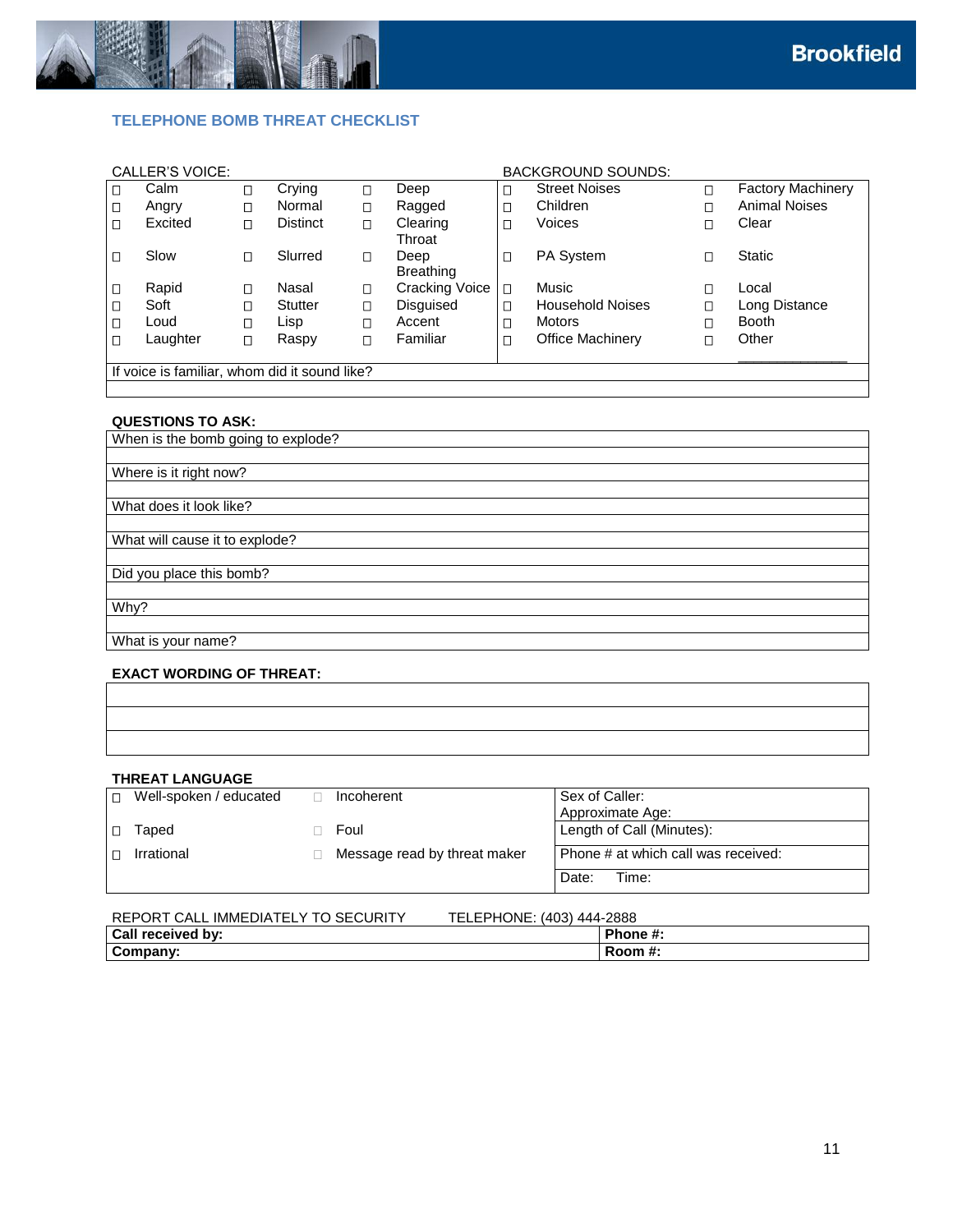

# <span id="page-11-0"></span>**ELEVATOR ENTRAPMENT**

If you are trapped in an elevator, please follow these guidelines:

- 1. Remain calm
- 2. Depress the call button labeled "help" on the elevators control panel
- 3. Notify Building personnel of your situation
- 4. Security will dispatch elevator personnel
- <span id="page-11-1"></span>5. Do not try to free yourself or escape. Remain calm and await instructions

# **LIFE SAFETY SYSTEMS**

The building security staff is on site 24-hours a day and is responsible to respond and manage alarms from the Central Alarm & Control Facility. This is located on the ground floor of the east tower.

If Brookfield staff is on site they will respond to the ground floor to ensure there are sufficient staff to aid security in the response to the alarm.

- Some staff will proceed to the east and west tower plazas to help ensure tenants are moving to their off-site meeting areas.
- Some staff will proceed to the east and west ground floor fire exit doors to ensure the doorways are kept clear for exit from stairwells with instruction to occupants to continue to the off-site meeting areas.
- Staff will be available to accept information from occupants & Fire Wardens where needed.
- They will also be assisting security with crowd control.

**Suncor Energy Centre** is a double stairwell, fully sprinklered, two tower office building which has a life safety system in place to provide all occupants with adequate protection before, during and after an emergency.

The following list of functions form part of our life safety system:

- A fire warden system.
- Fire Alarm System that allows the building staff and the Fire Department Personnel identify the location and type of alarm.
- One-way all call communication through the emergency address system. This system consists of loudspeakers in the ceilings on each floor and in the exit stairwells.
- Automatic shutdown of building ventilation fans.
- Smoke exhaust dampers for manual removal of smoke from floors based on Fire Department direction.
- 24-hour monitoring of the fire alarm systems.
- All elevators are brought to the main floor lobby level in the event of an emergency (or an alternate floor if the alarm originates from the main floor). Their use is confined to the Calgary Fire Department. These elevators can also be used for the evacuation of mobility impaired persons in immediate danger.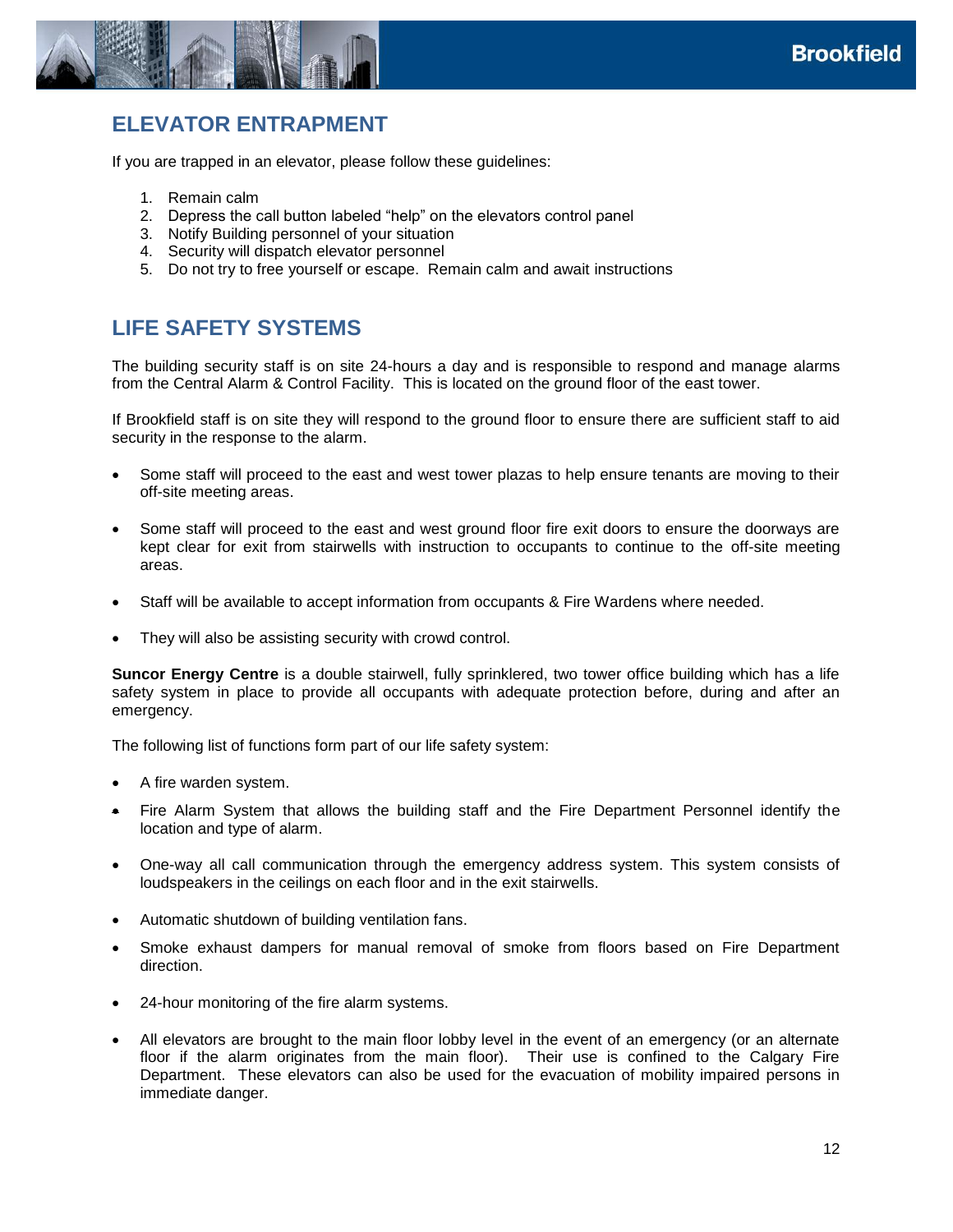

Each floor consists of the following life safety equipment:

- Fire alarm pull stations: Located at the stairwell exits. When operated, they sound an evacuation alarm signal on the floor and on the floors immediately above and below. All other floors in the tower will receive a stand by signal.
- Blue/Brown pull stations: These are located on doors with magnetic locks. They do not activate a fire alarm, but do release power to the magnetic lock holding the doors secured.
- Fire extinguisher cabinets: A minimum of two (2) are located on each floor in the vicinity of the stairwell exits. All other extinguishers on a floor are usually individual tenant extinguishers controlled and maintained by the tenant (i.e. Kitchens).
- Stairwells: Two (2) stairwells are located on each floor in the tower at diagonally opposite corners (northeast and southwest corners).
- Fire Telephones: Are located in the passenger elevator lobbies. These telephones are connected to the CACF (Central Alarm and Control Facility), and provide direct communication to the building staff. The calls must originate from the floors: the CACF room cannot call the floors using the fire phone. Fire phones are for the use of the Calgary Fire Department or a Fire Wardens if the intercom station in the Freight elevator is not available.
- Automatic Thermal (Heat) Detectors are located in areas where high heat is generated.
- Intercom Stations: Located in the Freight elevator Lobbies.
- Smoke Detectors: Located in the ceiling space.
- Automatic Ceiling Sprinklers.
- Water supply to ensure that in case of fire, there will be adequate water.
- Cross Over floors to aid in evacuation should an emergency occur. Cross Over floors are accessible from both stairwells and provide a protected route for occupants to travel between the stairwells. There are "floor in evacuation, do not enter" signs in the stairwell landings on these Cross Over floors. Should a Cross Over floor be in evacuation mode, (120 beats per minute), the sign will flash informing evacuees not to enter the Cross Over floor.

#### Alarm Warning System

- Fast or Evacuation Stage: A 120 beats per minute high-pitched 'tone' sounding through the public address system followed by an announcement to evacuate the floor. Evacuate your floors on hearing this tone. The floor of the alarm, the floor above and the floor below will all receive this tone. In a rare occasion, this may be heard throughout the building when a full complex evacuation is taking place.
- Slow or Alert Stage: A 20 beats per minute sound through the public address system followed by an announcement advising you to stand by for further instructions. All floors not in the evacuation stage will receive this tone alerting them of an alarm somewhere else in the tower. This means occupants on these floors are not required to evacuate at this time, and are to stand by for further instructions.
- Strobes lights will activate in the tower indicating an alarm condition.